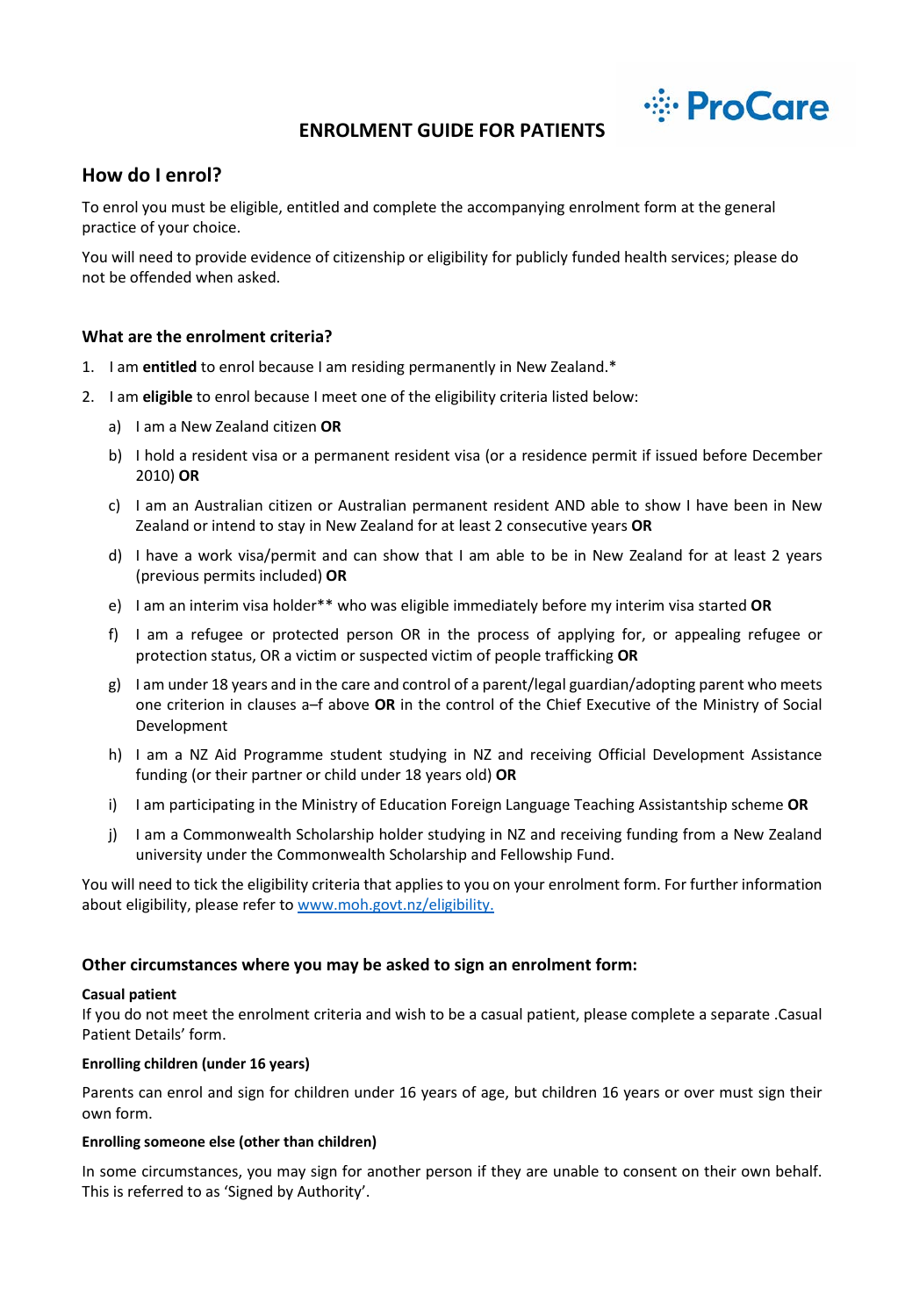

# **Frequently asked questions**

#### **What happens if I go to another general practice?**

You can go to another general practice or change to a new general practice at any time, if you are enrolled in a PHO through one general practice and visit another practice as a casual patient you will pay a higher fee for that visit. So if you have more than one general practice you should consider enrolling with the practice you visit most often.

#### **What happens if the practice changes to a new PHO?**

If the general practice changes to a new PHO, they will make this information available to you**.**

#### **What happens if I am enrolled in a general practice but don't see them very often?**

If you have not received services from your general practice in a three-year period it is likely that the practice will contact you and ask if you wish to remain with the practice. If you are not able to be contacted or do not respond, you name will be taken off the Practice and PHO Enrolment Registers. You can re-enrol with the same general practice or another general practice and affiliated PHO at a later time.

*\* The definition residing in New Zealand is that you intend to be resident in New Zealand for at least 183 days in the next 12 months.*

*<sup>\*\*</sup> If a person has an interim visa this means they are waiting for Immigration to finish processing an application. Immigration issues interim visas if the old visa has run out but the new visa is processing. To determine the eligibility of an interim visa holder you should look at what their eligibility status*  was immediately prior to being issued the interim visa. For example, the person had a two-year work permit and has been issued with an interim visa *while waiting for their application for another two-year work permit to be processed. Immigration usually issues Interim visas in a letter form.*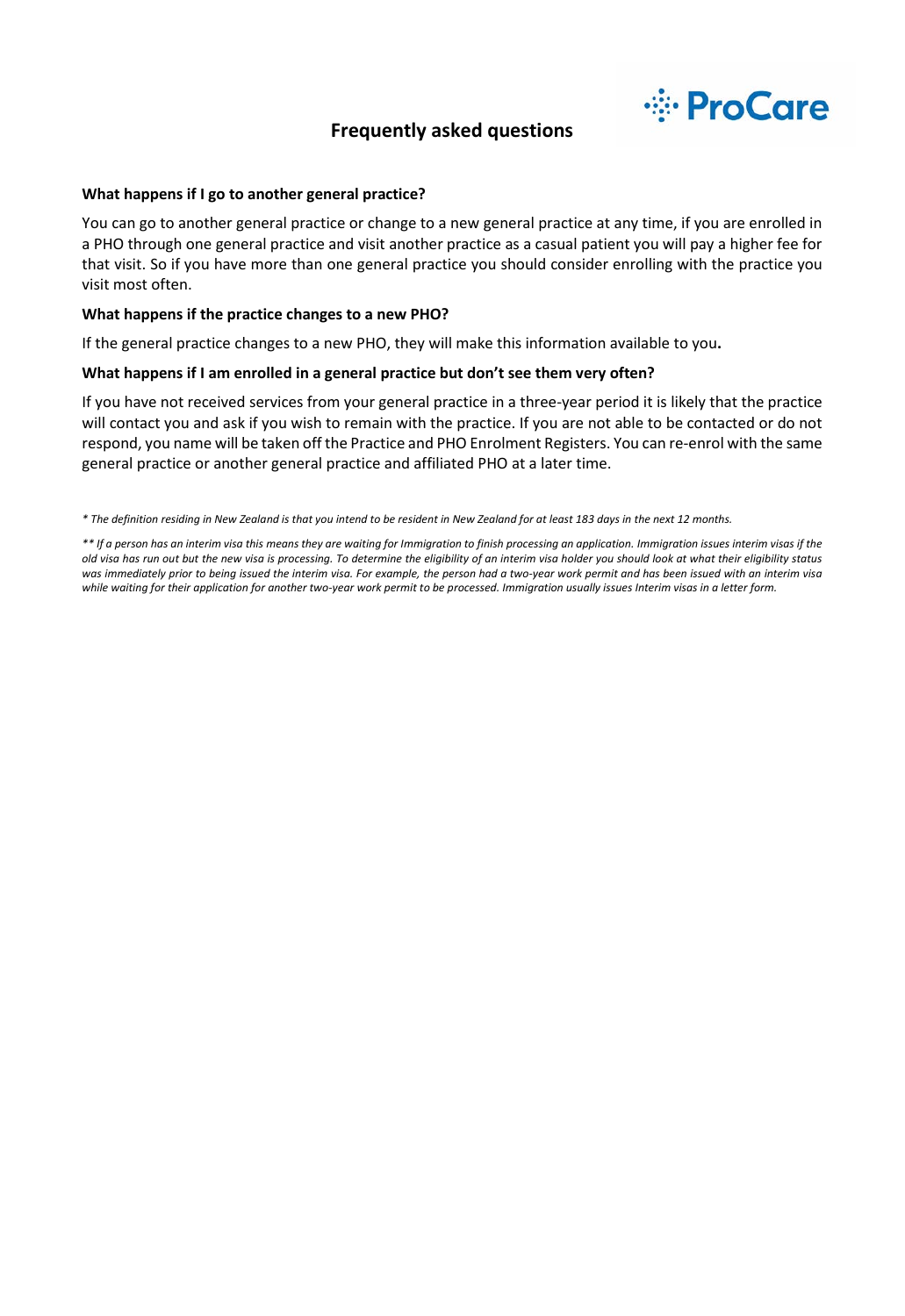

# **Use and confidentiality of your health information**

Your privacy and confidentiality will be fully respected. This fact sheet sets out why we collect your information and how that information will be used.

# **Purpose**

We collect your health information to provide a record of care. This helps you receive quality treatment and care when you need it.

We also collect your health information to help:

- keep you and others safe
- plan and fund health services
- carry out authorised research
- train healthcare professionals
- prepare and publish statistics
- improve government services.

## **Confidentiality and information sharing**

Your privacy and the confidentiality of your information is really important to us.

- Your health practitioner will record relevant information from your consultation in your notes.
- Your health information will be shared with others involved in your healthcare and with other agencies with your consent, or if authorised by law.
- You don't have to share your health information, however, withholding it may affect the quality of care you receive. Talk to your health practitioner if you have any concerns.
- You have the right to know where your information is kept, who has access rights, and, if the system has audit log capability, who has viewed or updated your information.
- Your information will be kept securely to prevent unauthorised access.

## **Information quality**

We're required to keep your information accurate, up-to-date and relevant for your treatment and care.

## **Right to access and correct**

You have the right to access and correct your health information.

- You have the right to see and request a copy of your health information. You don't have to explain why you're requesting that information, but may be required to provide proof of your identity. If you request a second copy of that information within 12 months, you may have to pay an administration fee.
- You can ask for health information about you to be corrected. Practice staff should provide you with reasonable assistance. If your healthcare provider chooses not to change that information, you can have this noted on your file.

Many practices now offer a patient portal, which allows you to view some of your practice health records online. Ask your practice if they're offering a portal so you can register.